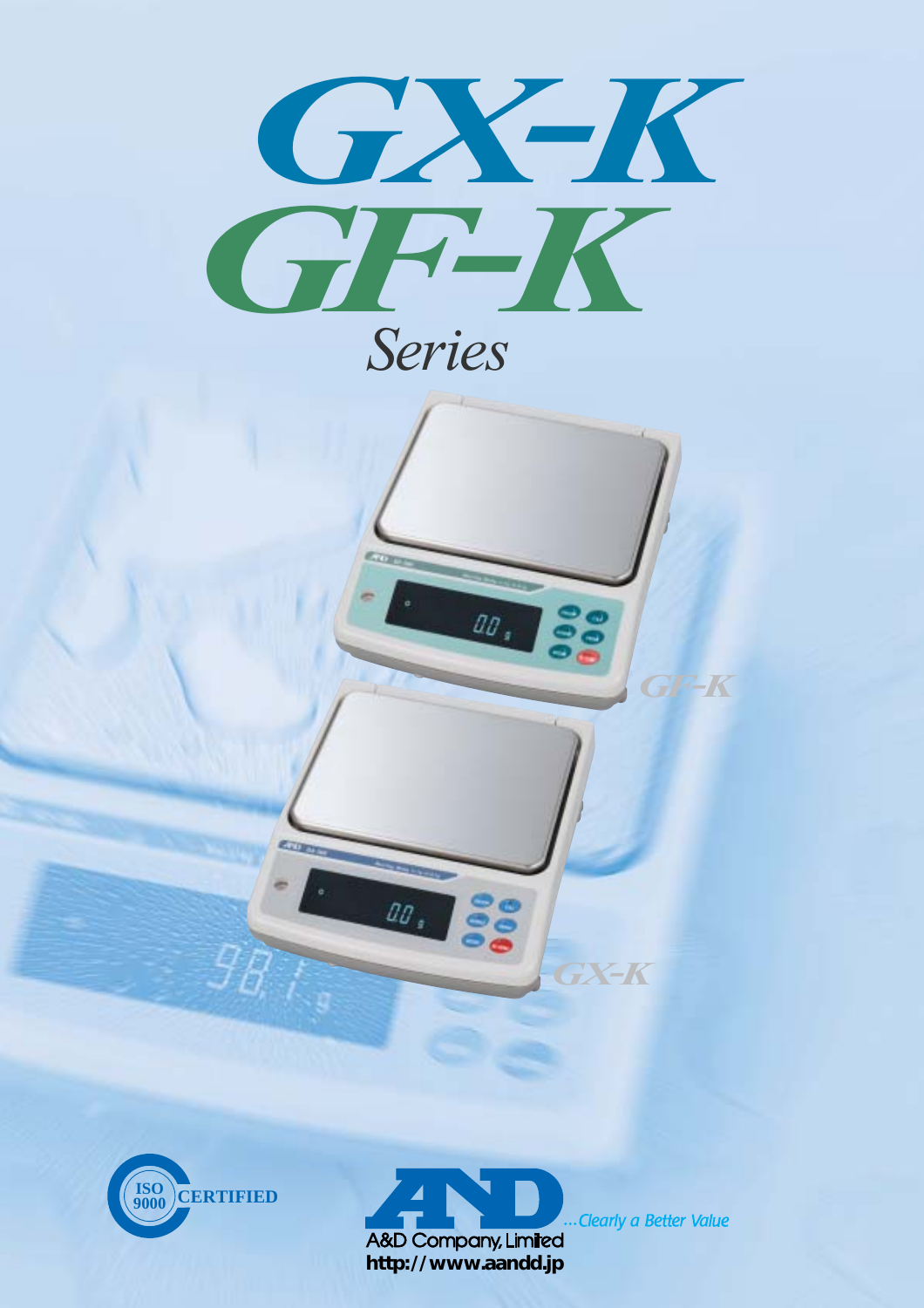# *Our revolutionary Super Hybrid Sensor (SHS) tec Our revolutionary Super Hybrid Sensor (SHS) tech response speed, accuracy and minimizes mainten response speed, accuracy and minimizes mainten*

*SHS technology combines the best of magnetic force restoration and single point parallelogram load sensing technologies. Its unique design provides the fastest response speed in its class - just 1.5 seconds! And if the time ever comes when the SHS needs repair, you just replace one of three parts - there is no need to replace the whole sensor! This offers the user Minimum Maintenance Costs.*

# *Motor-driven Internal Calibration GX-K*

The GX-K internal calibration with an internal mass saves time and money. External calibration requires a great deal of skill, time and an expensive external mass. With our internal calibration with internal mass, the balance is calibrated very quickly.

■ Automatic Self Calibration — Self-calibrates automatically when the balance detects ambient temperature changes.

■ One Touch Automatic Calibration — Allows you to calibrate the balance on demand with just the push of a button.

# *Just 1.5 Seconds — Ultra Fast Response Speed*

■ Ultra Fast Response Speed – Just 1.5 Seconds.\* Ideal for installation with filling machines. \* "FAST" setting ■ Ultra High Performance with minimum maintenance costs.

#### **RS**E232C *Standard RS-232C*

Incorporates bi-directional communication with a PC, printer or other peripheral device.

# *Standard Windows Communication Tools Software*

A free copy of WinCT-A&D's powerful and flexible data collection software tool for virtually instant connection to a PC and a network of other devices.

# *Water and Dust Proof*

Balances protected from water and dust up to IP65 level.



*Easy to Clean* Simple and quick draining structure *Water Proof RS-232C Cable* (Optional GX-07K)



#### *Water Proof*

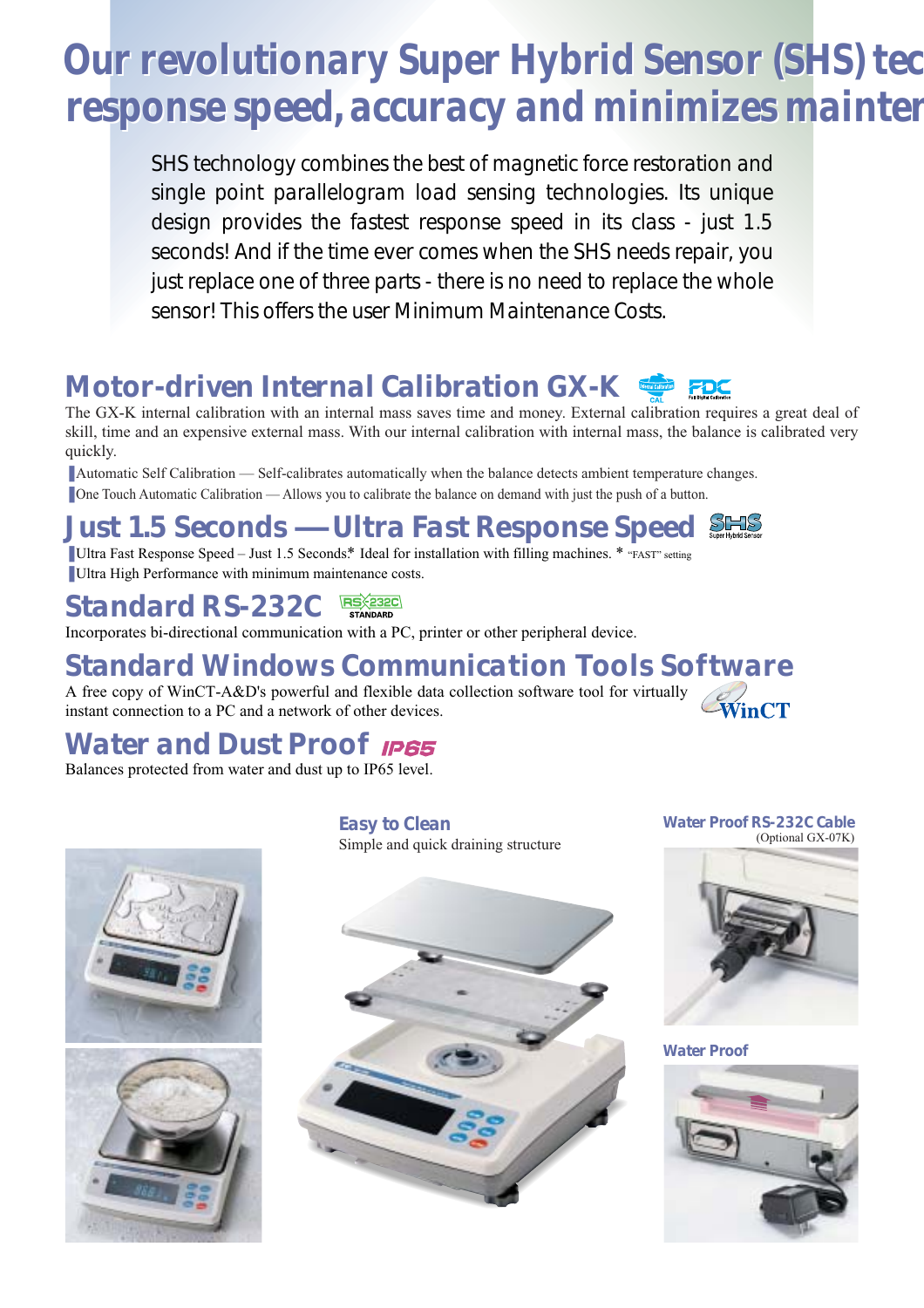

### *GLP/GMP/GCP/ISO Compliance*

Allows GLP or LIMS balance management by outputting the balance ID number and data used to calibrate the balance. The data can be output to A&D's AD-8121B printer or a computer, indicating date, time, balance ID number, serial number and calibration data.

# *ID Number* **ID**

The balance ID number can be set. It is used to identify the balance when GLP is in use. The ID number is memorized and maintained once it is fixed, even if the AC adapter is removed.

# *Auto Power On Function*

Plug in the unit and it turns itself on without having to press the ON/OFF key.

# **Display Auto Power Off Function <10FF**

Display turns off after 10 minutes of inactivity (can be disabled using function setting)

# *Data Memory Function*

- 
- Format the Data Memory Function for:<br>GX-K 200 sets of weighing data<br>• 100 sets of GLP Data Time & Date, Calibration Data, ID number and Serial number<br>• 50 sets of GLP Data Time & Date, Calibration Data, ID number and
	- 20 sets of Unit Weight for Counting Mode 20 sets of Upper and Lower Limit Values for Comparator Mode
	-
- 
- 
- 20 sets of Tare Value<br>GF-K 40 sets of weighing data<br>• 50 sets of Unit Weight for Counting Mode<br>• 20 sets of Upper and Lower Limit Values for Comparator Mode • 20 sets of Tare Value

#### **ANIMAL**



*Animal Weighing Mode* allows you to quickly and accurately determine the weight of any live or unstable subject. Optional animal weighing pan is available.



#### *Automatic Counting Accuracy*

*Improvement (ACAI)* is a novel and useful approach to ensuring the utmost in performance when counting even the smallest of items. ACAI automatically updates and refines the average piece weight used to determine the total quantity. 0.0

*Automatic Adjustable Environment Setting* Adapts to the most suitable Environment Response Setting automatically with one-touch key operation. The response annunciator displays "FAST", "MID" and "SLOW." (GX-K )

*Manual Response Adjustment* can be set<br>by pressing the MODE key and response speed can be<br>adjusted to FAST, MID or SLOW. (GF-K)



*Percentage Function* facilitates an effective and quick comparison of a sample or commodity against a known reference mass.

Simply place an object on the pan to register its weight as 100%. Place another object on the pan to compare its weight in percentage mode.



**SMART RANGE Function** *(GX/GF-8K2/32K models only)* Accurate, fine weighing is possible even with a heavy container.

### *Time* **&** *Date (GX-K models only)*

Standard Time & Date Function complies with GLP and Interval Weighing in the Data Memory Function.

### *Auto Self Checking*

Automatically checks itself when setting the Automatic Adjustable Environment.

### *Interval Time Setting*

Weighing intervals of 2, 5, 10, 30 seconds and 1, 2, 5, 10 minutes in the Data Memory Function.

#### *Auto Re-Zero Function* Re-zeroes automatically after data output.

### *Multiple Weighing Units* **&** *Programmable Unit*

Uses Programmable or standard units of measurement. (g, ct, dwt, etc.)

## *Quick Reference Card*

A concise, convenient operating guide on the base of the balance.



**Standard Comparator Function offers** increased flexibility and compatibility for a vast number of applications. You can input a target weight and weigh heavier or lighter items using either the keyboard or by placing samples on the pan. Hi, OK or Lo will be indicated on the display to show the comparison results. (GX-04 Comparator out)



*Overall Capacity Indication* is a unique and helpful feature. By indicating how much of the balance's capacity has been filled, the risk of overloading the balance is minimized.

**ID** --